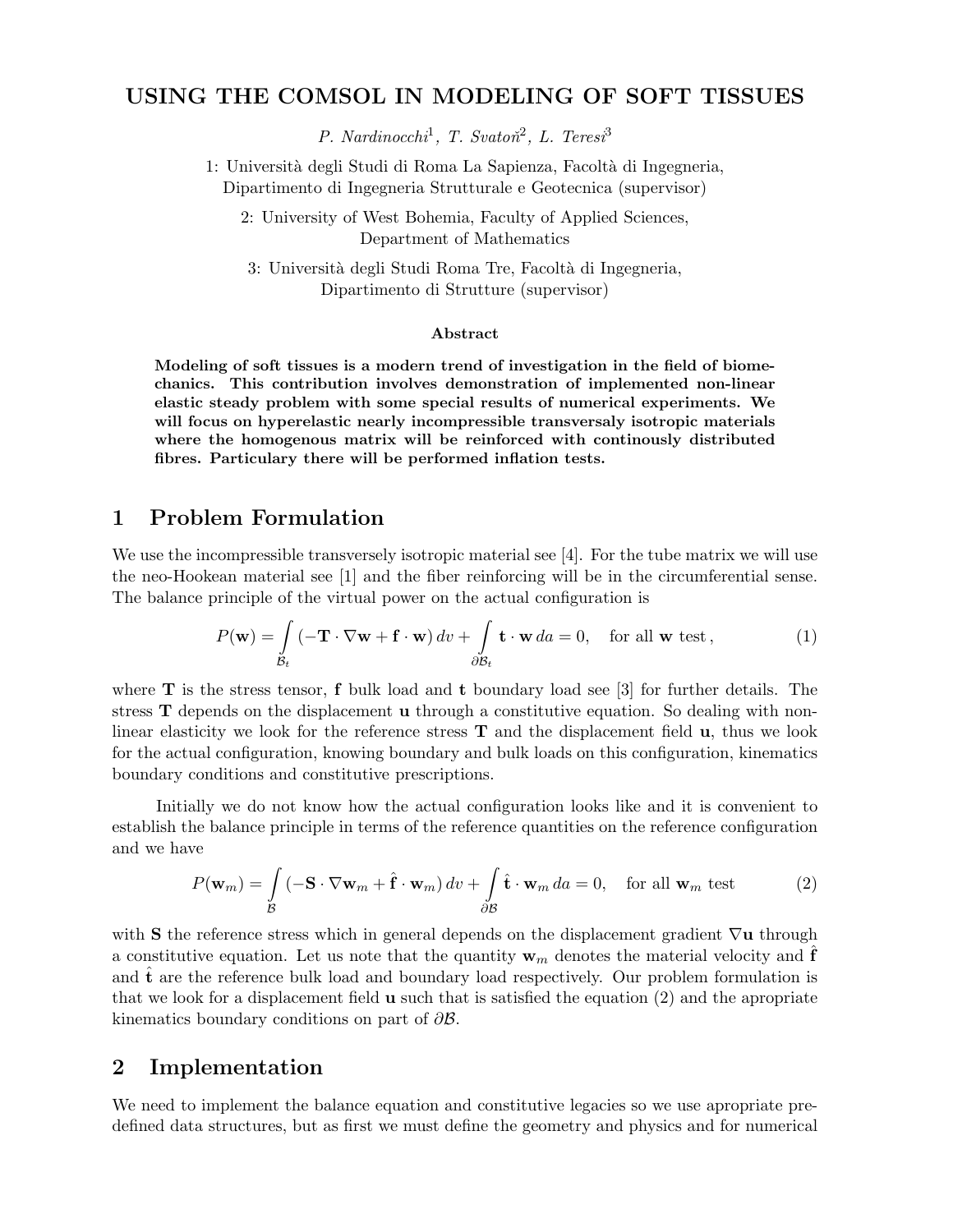analysis we must define apropriate mesh. Let us note that there are two different modes how to use COMSOL Multiphysics. Implement all throught the COMSOL program or create the MATLAB script. The second one seems more adaptable for geometry and material property changes. So it will be briefly described how to generate this MATLAB script and modify them.

For every different model we can use its own geometry and after we can switch among the predefined models for which the analysis we would like to do. We can also perform numerical experiments for all predefined models at the same time. Because a computation in three dimensions is very time consuming end memory expensive it will be sufficient to use one geometry.

Hence we will use only one model in three dimensional space. After we load Model Navigator we set the ambient space to three dimensions and choose Weak Form, Subdomain from offered PDE Modes in COMSOL Multiphysics. We need to solve a steady analysis problem now but for future use we can choose Time-dependent analysis task.

Finaly we can define *Dependent variables*  $\bf{u}$   $\bf{v}$   $\bf{w}$  as displacements according to coordinate system axes. Because of usage of displacement gradient we choose finite elements almost of the second order. For our analysis the second order Lagrange element (see [2]) yields very good results.

#### Geometry

Preparing geometry we set the shape of our object. It will be a tube with inner radius, outer radius and height as  $R_i$ ,  $R_e$  and H respectively. Let us note that it will be smart for often geometry changes to set these values as parameters. The central point of the lower base coincides with the origin of the cartesian coordinate system.



Figure 1: Basic geometry settings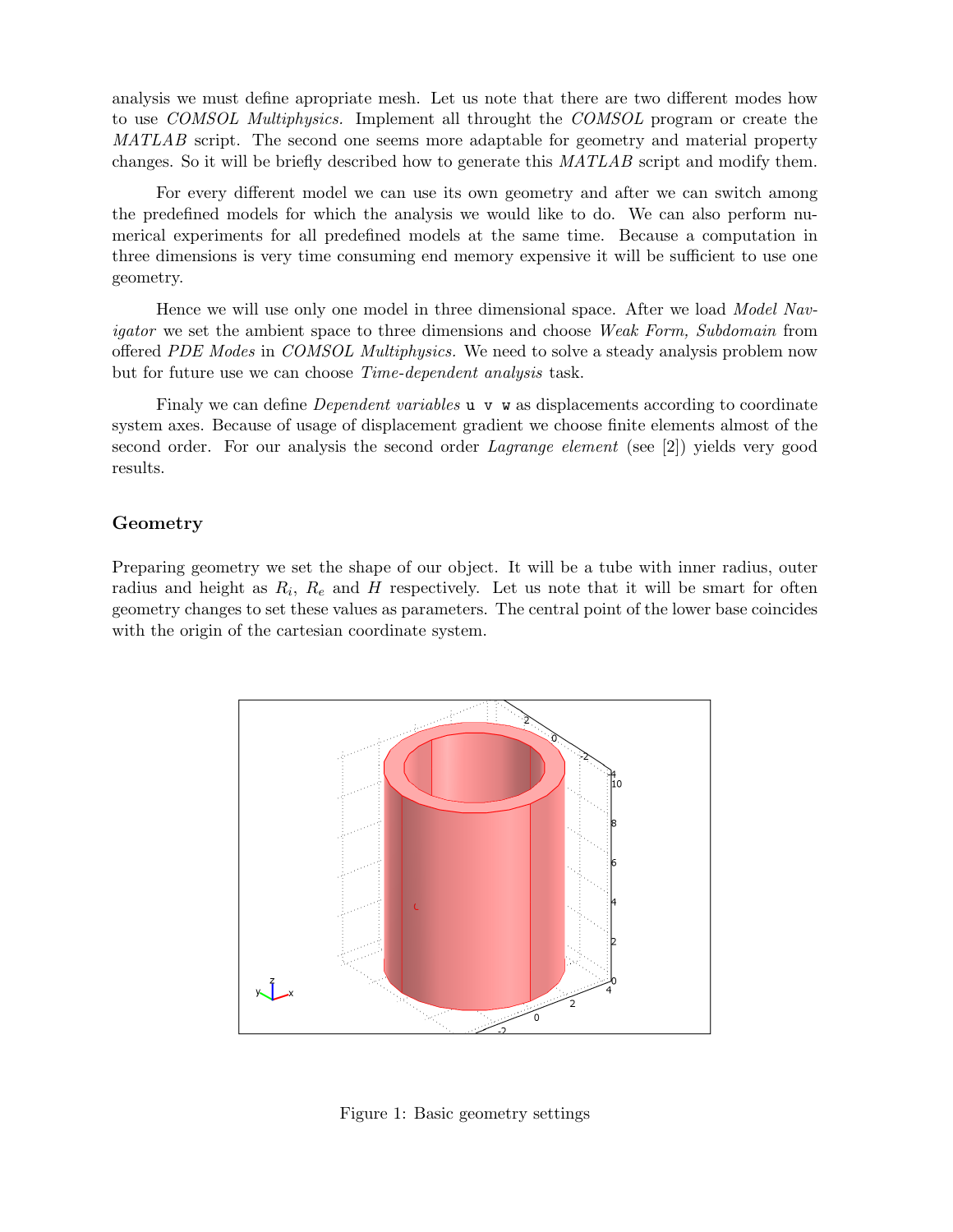## Balance Equation Implementation

For the balance equation implementation we must substitute our unknowns into the predefined weak-form diffusion equation with the unit bulk source  $f_u = (1, 1, 1)^T$ .

$$
\int_{\mathcal{B}} \dot{\mathbf{u}} \cdot \mathbf{w}_m dV = \int_{\mathcal{B}} \left( -\nabla \mathbf{u} \cdot \nabla \mathbf{w}_m + \mathbf{f}_u \cdot \mathbf{w}_m \right) dV \quad \text{for all } \mathbf{w}_m \text{ test.}
$$
\n(3)

So for the stationary problem we pose the timederivative of the displacement  $\dot{u}$  equal to zero and follow the principle idea that dweak=weak corresponds to the equation (3). The all other kinematics (Dirichlet) and Neumann initial and boundary conditions on  $\partial \mathcal{B} \times \mathcal{T}_0$  and  $\partial \mathcal{B} \times \mathcal{T}$ are set to zero implicitly, here  $\mathcal T$  denotes the timeline.

# Boundary Conditions

For our inflation tests the upper and lower base is movement free in a radial direction but both of the basis are fixed counter the displacement in vertical direction. There is also constraint at all inner points in the sense that is admited only the displacement in radial direction.

# Constitutive Prescription and Compatibility Equations

For the constitutive legacy and the compatibility equation implementation we will use Global expressions defined for all domains and geometry. For two models with different material properties we may use two distinct geometries, but MATLAB script become more complicated. After we save our "sketch" file we insert the results of some matrix multiplications of displacement gradients for defining the compatibility and constitutive equations. We must put by the elements all of the tensors and the MATLAB package Symbolic Math Toolbox is very convenient to use.

## Mesh

For our purpose the tetrahedral elements will be used. For avoid the problems with memory overflow during the computations it is chosen coarser mesh for which we control the parameter "hmaxfact" — Maximum element size scaling factor.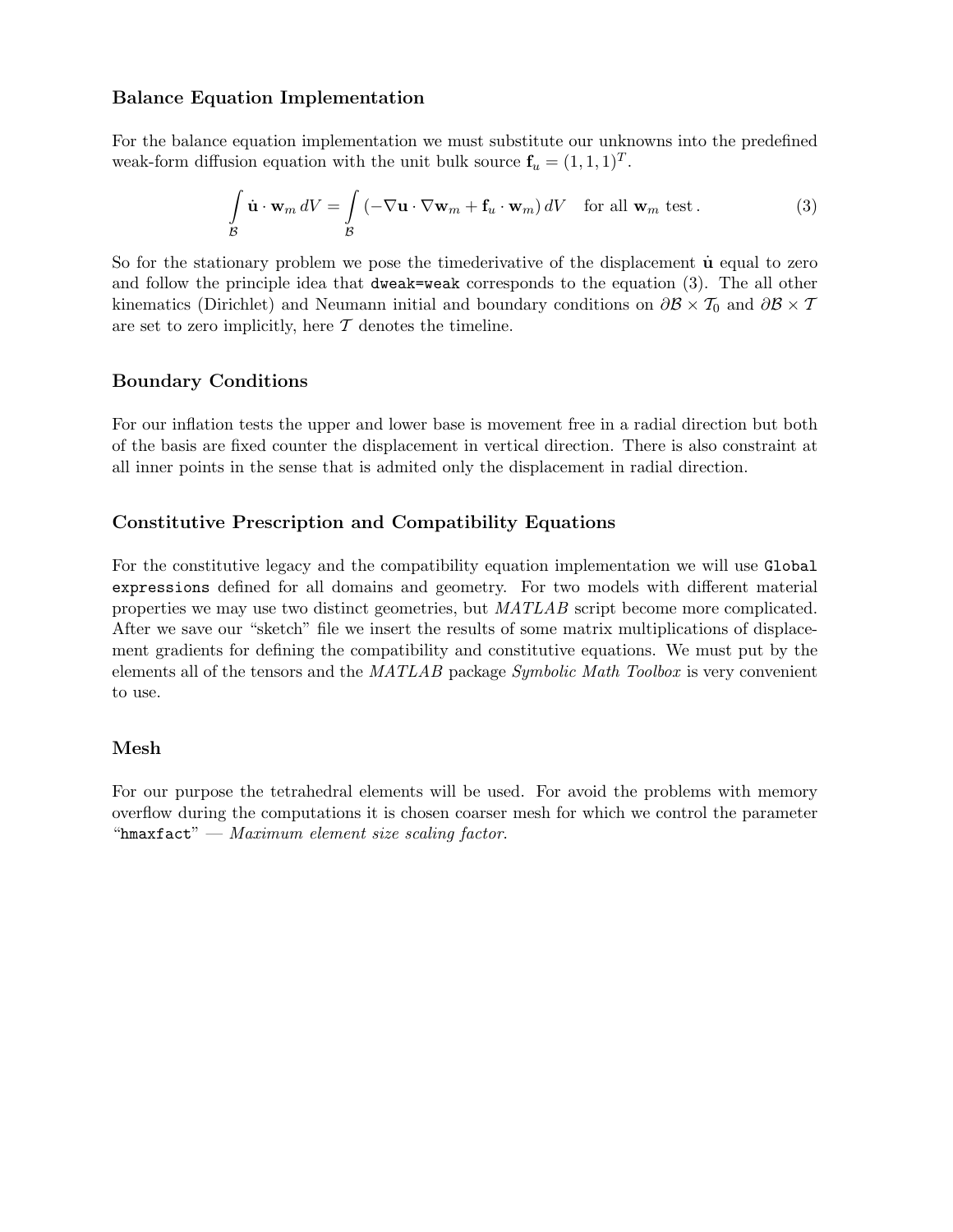For the mesh quality estimate we can use the command meshqual where "1" means the best element and "0" the worst distorted element into a triangle. In Figure 2 we can see how the best 25% elements are distributed in the tube.



Figure 2: Mesh quality analysis — best  $25\%$  elements

#### Solution of the Problem

Because there are some difficulties during the computations with nearly incompressible materials there will be used the mixed formulation approach, where the the hydrostatic pressure acounting for incompressibility become as a new unknown.

There is used parametric solver in the *COMSOL Solve Parameters*. We were faced to problems with convergence, therefore we have used the implemented numerical method for linear system solution UMFPACK, which is the most stable direct solver for our problem. For more quick analysis of the system of equations we choose "Matrix nonsymmetry" and nonlinear kind of the problem.

# 3 Results

Performing the inflation experiments we act with pressure onto the inner tube wall in radial direction. The outer wall and the basis are without any loads. We can see the inflation test results in Figures 3 and 4. In this experiment we have two hollow cylinders, the first one without the fibers (Figure 3) and the second one with the fibers (Figure 4).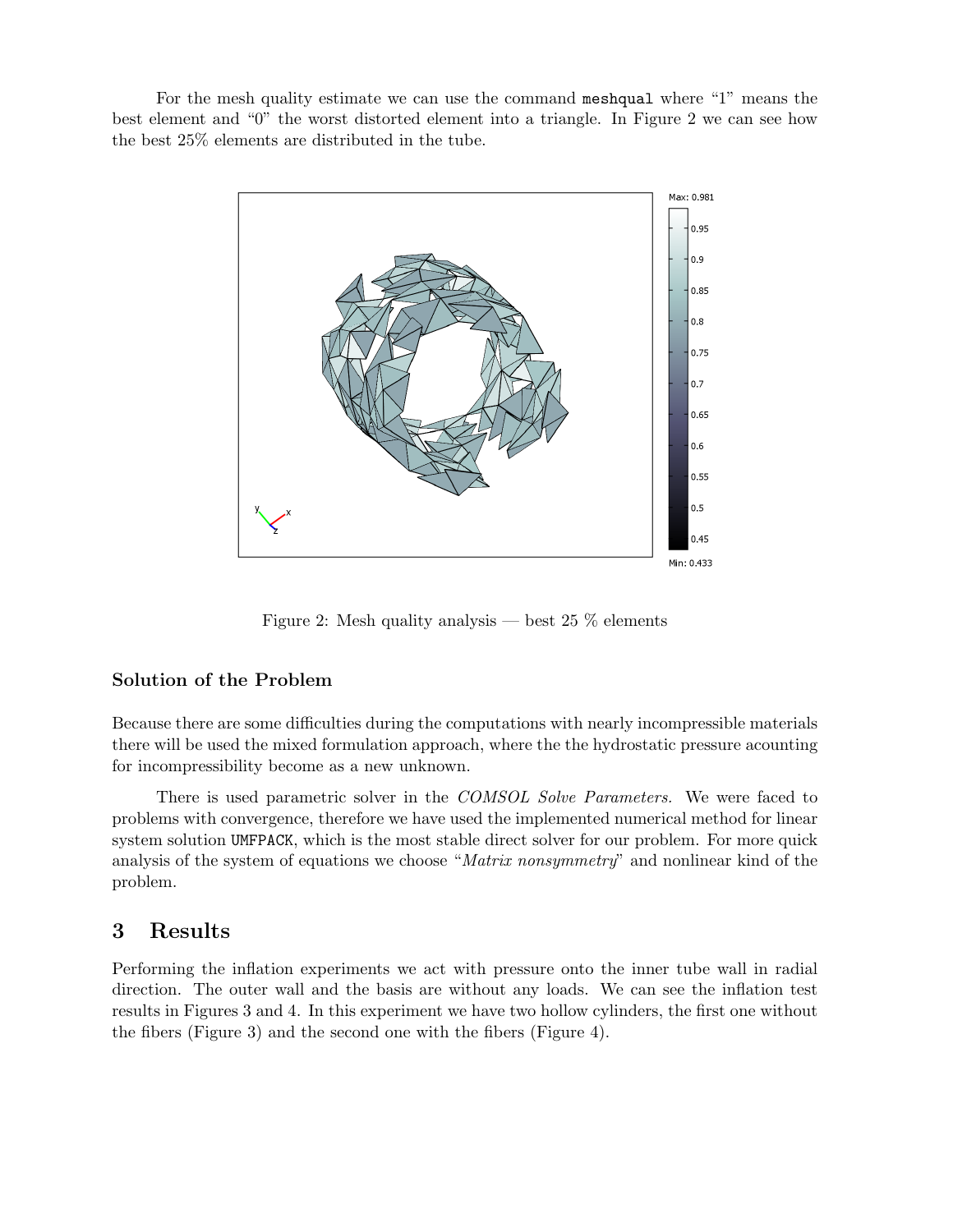We can observe how depends a change of radial displacement on the tube stiffenig. We consider identical amount of the pressure for both of the cases. The radial displacement  $u_{rad}$  of the second one is not so big as for the first tube which is not so rigid.



Figure 3: Numerical experiments on blood vessel — inflation test for  $p = 0.024Pa$  and  $\gamma = 0$ 



Figure 4: Numerical experiments on blood vessel — inflation tests for  $p = 0.024Pa$  and  $\gamma = 0.5$